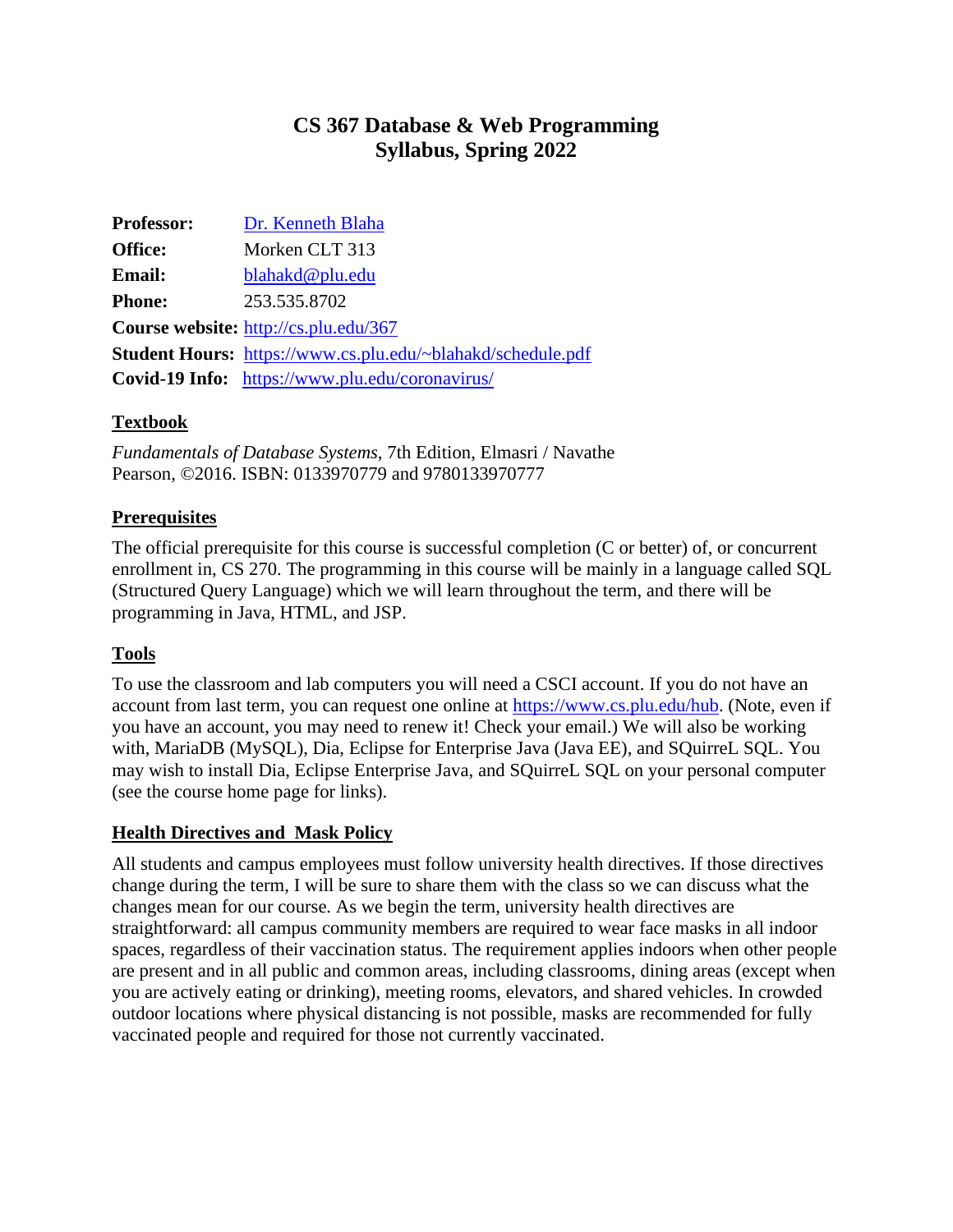### **Course Content**

This course is an introduction to the fundamental concepts, techniques, and skills needed to design, create, manage, and maintain a database using a modern DBMS (Database Management System). We focus on the technical details of data modeling and implementation. Specific topics include:

- The entity-relationship model
- The relational model
- SQL
- Database connectivity (JDBC)
- Database-web interaction using JSP and HTML

#### **CS Outcomes**

- An ability to apply mathematics to solving computing problems.
- An ability to critically analyze a problem and to design, implement, and evaluate a computing solution that meets requirements.
- An ability to work effectively in small groups on medium scale computing projects.
- An ability to effectively communicate technical concepts in oral and written form.
- An ability to understand the social and ethical implications of working as a professional in the field of computer science.
- An ability to use current tools and methodologies in computing practice.

The class will include a major group project to be completed throughout the term. You will design and implement a medium scale database along with a web "front-end" for end user access to the database.

#### **Grading**

| Your grade will be determined by<br>the following weighted average. |     | This grading scale is a general<br>guideline only. I may adjust you<br>grade depending on various fact |              |
|---------------------------------------------------------------------|-----|--------------------------------------------------------------------------------------------------------|--------------|
| <b>Quizzes 4-5</b>                                                  | 25% | $A/A-$                                                                                                 | $100 - 90\%$ |
| <b>Midterm</b>                                                      | 15% | $B+$ / $B$ / $B-$                                                                                      | 89 - 80%     |
| <b>Team Project</b>                                                 | 20% | $C+$ / $C$ / $C$ -                                                                                     | 79 - 70%     |
| <b>Homework</b>                                                     | 15% | $D+$ / $D$ / $D$ -                                                                                     | $69 - 60\%$  |
| <b>In-class exercises</b>                                           | 5%  | E                                                                                                      | below 60%    |
| <b>Final exam</b>                                                   | 20% |                                                                                                        |              |

This grading scale is a general guideline only. I may adjust your grade depending on various factors.

| $A/A$ -            | $100 - 90\%$ |
|--------------------|--------------|
| $B+$ / $B$ / $B-$  | 89 - 80%     |
| $C+$ / $C$ / $C$ - | 79 - 70%     |
| $D+$ / $D$ / $D$ - | $69 - 60\%$  |
| H.                 | below 60%    |

#### **Late Policy**

Missed in-class exercises and test, without an excused absence, will not be accepted. If you know you cannot make it to lecture, **please contact me in advance**. All work should be turned in by the due date and time. However, sometimes circumstances (e.g., technical issues, deadline in another class) may prevent you from turning in work on time. With that in mind, you are granted 3 "late days". A day in this context is a 24-hour period after the due date/time. Your "late days" can be used for any reason on homework or project (everyone in the group must agree) assignment. To use a late day, just email me **before the assignment is due**. I will track your late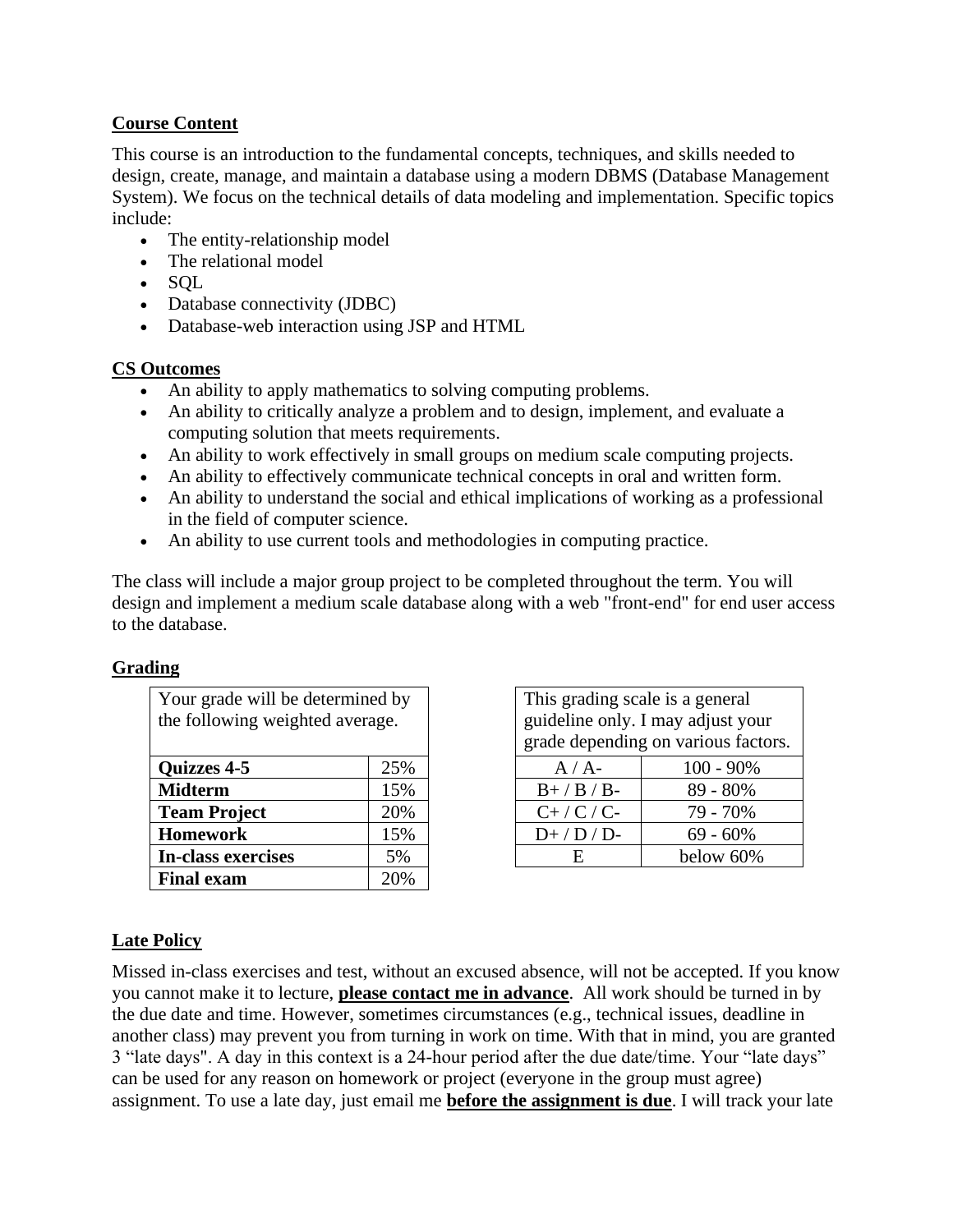days on Sakai. In the event of more serious circumstances (e.g., illness, family emergency) contact me to arrange to complete missed coursework.

### **Academic Honesty**

Academic integrity as stated in the student handbook will be strictly adhered to. Cheating, plagiarism, and unauthorized collaboration are considered academic dishonesty. **Academic dishonesty can result in the earning of a zero on an assignment/exam, the failure of the course, or expulsion from the university**. Please refer to the PLU Student Handbook [https://www.plu.edu/student-code-of-conduct/student-code-of-conduct](https://www.plu.edu/student-code-of-conduct/student-code-of-conduct-policies/academic-integrity/)[policies/academic-integrity/](https://www.plu.edu/student-code-of-conduct/student-code-of-conduct-policies/academic-integrity/) for specific information regarding PLU Academic Integrity Policy. Any violation of the university's academic integrity policy will be reported to the Campus Life Committee and an Academic Dishonesty Report Form will be submitted.

I encourage students to help each other as discussing material with others is a great way to learn. **However, you are expected to turn in your own original work, and clearly cite all resources including other students. Unless stated otherwise all assignments are individual assignments** and must be done by the individual turning in the assignment. **Protect your own work**. If you store your files on a public server, make sure the permissions are set so that only you can read them. Ask your professor if you don't know how to do this. **Never give printed or electronic copies of your source files or homework solutions to other students**.

# **Getting Help**

Our mission is to challenge you to learn while to providing resources to help you succeed. If you are struggling with your coursework, there are a wide variety of ways for you to seek help.

- **Student Hours** (a.k.a., Office Hours): This time is set aside for you. You are not "bugging" or interrupting me when you pop in or set up a time to meet with me. Rather, you are making good use of a resource! Feel free to use this time as you need — ask me a question, review notes, brainstorm ideas, consider future plans, etc. I'm also happy to meet in small groups.
- **The academic assistance center (AAC):** The AAC is a valuable resource, and you can get individual help from peer tutors who have taken the class in the past. They also have a variety of other resources available. For details go to http://www.plu.edu/aac/, or call  $(x7518)$ .
- **Peer tutors**: A tutor will hold regular hours in the computer lab when you can drop by for assistance. The hours will be announced in class and will be posted on the class web site.
- **Center for Student Success (CSS)**: The CSS is a campus-wide network of units dedicated to helping you succeed at PLU. They provide individualized academic and personal support and resources through a collaborative, student-centered approach. By visiting the CSS, you can access Academic Advising, Tutoring & Assignments, Career & Vocational Planning, Financial Services, Personal Health & Wellness, and the Office of Accessibility and Accommodations as well as learn about resources for affinity groups such as students of color, LGBTQ students, international students, veteran & military students, and transfer students, among other groups. The main hub of the CSS is located